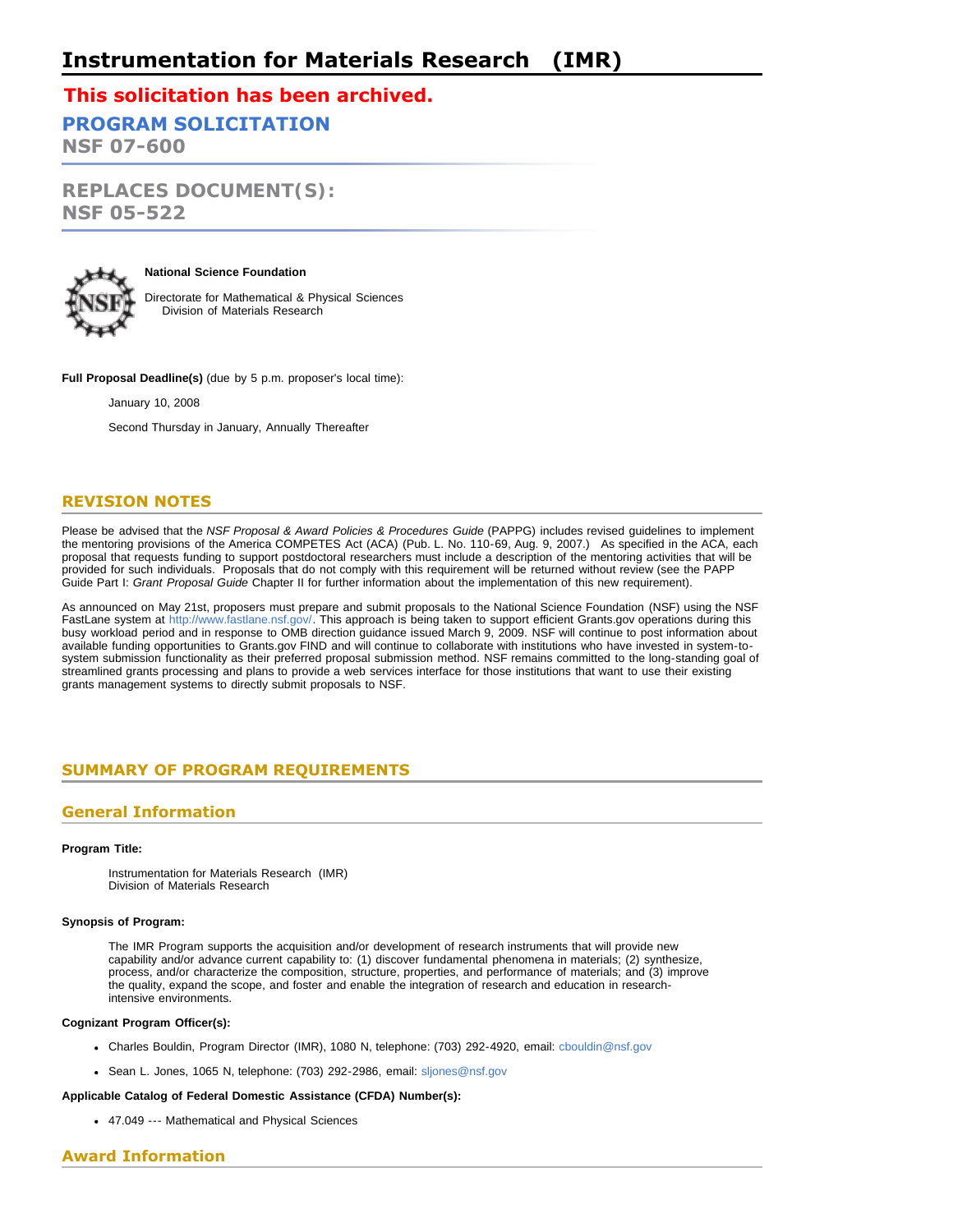**Estimated Number of Awards:** 20 to 25 Approximately 20 to 25 new awards are made each year, depending on the quality of the competing proposals and available funds

**Anticipated Funding Amount:** \$4,000,000 in FY 2008. Subject to change annually depending on the availability of funds.

### **Eligibility Information (see Section IV for additional eligibility information)**

#### **Organization Limit:**

Proposals may only be submitted by the following:

The IMR program accepts proposals from US academic institutions of higher education, independent nonprofit research organizations, research museums, and legally incorporated consortia thereof.

#### **PI Limit:**

None Specified

#### **Limit on Number of Proposals per Organization:**

None Specified

#### **Limit on Number of Proposals per PI:**

Only one proposal may be submitted by a principal investigator, and he/she may collaborate in only one other proposal as a co-investigator.

## **Proposal Preparation and Submission Instructions**

#### **A. Proposal Preparation Instructions**

- **Letters of Intent:** Not Applicable
- **Preliminary Proposal Submission:** Not Applicable
- **Full Proposal Preparation Instructions:** This solicitation contains information that supplements the standard NSF Proposal and Award Policies and Procedures Guide, Part I: Grant Proposal Guide (GPG) proposal preparation guidelines. Please see the full text of this solicitation for further information

#### **B. Budgetary Information**

- **Cost Sharing Requirements:** Cost Sharing is not required under this solicitation.
- **Indirect Cost (F&A) Limitations:** Not Applicable
- **Other Budgetary Limitations:** Other budgetary limitations apply. Please see the full text of this solicitation for further information.
- **C. Due Dates**
	- **Full Proposal Deadline(s)** (due by 5 p.m. proposer's local time):

January 10, 2008

Second Thursday in January, Annually Thereafter

### **Proposal Review Information Criteria**

**Merit Review Criteria:** National Science Board approved criteria. Additional merit review considerations apply. Please see the full text of this solicitation for further information.

## **Award Administration Information**

**Award Conditions:** Standard NSF award conditions apply.

<span id="page-1-0"></span>**Reporting Requirements:** Standard NSF reporting requirements apply.

### **TABLE OF CONTENTS**

**[Summary of Program Requirements](#page-0-0)**

I. **[Introduction](#page-2-0)**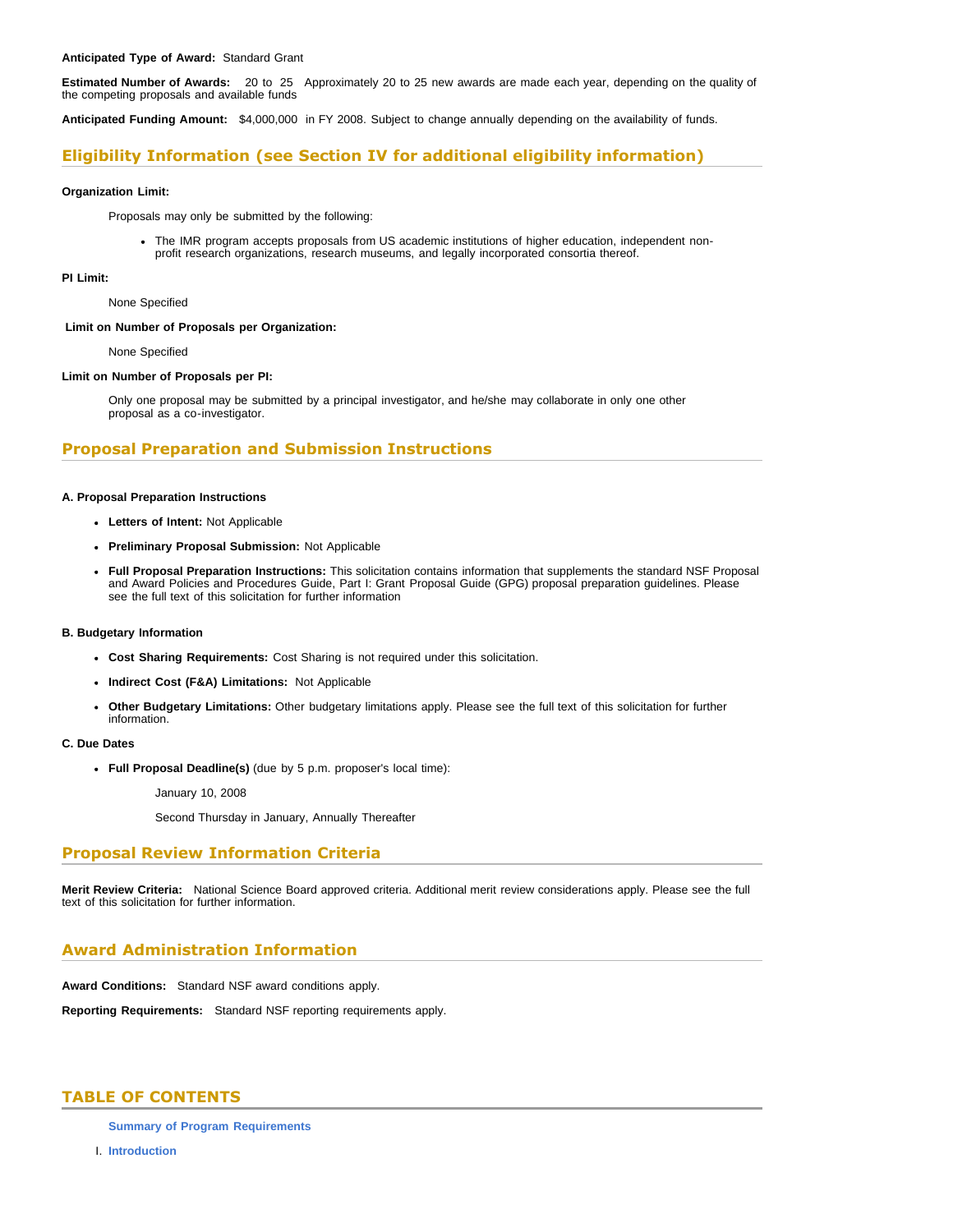- II. **[Program Description](#page-2-1)**
- III. **[Award Information](#page-2-2)**
- IV. **[Eligibility Information](#page-2-3)**
- V. **[Proposal Preparation and Submission Instructions](#page-3-0)**
	- A. [Proposal Preparation Instructions](#page-3-0)
		- B. [Budgetary Information](#page-5-0)
	- C. [Due Dates](#page-5-1) D. [FastLane Requirements](#page-5-2)
	-
- VI. **[NSF Proposal Processing and Review Procedures](#page-5-3)**
	- A. [NSF Merit Review Criteria](#page-5-4) B. [Review and Selection Process](#page-6-0)
	-
- VII. **[Award Administration Information](#page-6-1)** A. [Notification of the Award](#page-0-1)
	- B. [Award Conditions](#page-7-0)
	- C. [Reporting Requirements](#page-7-1)
- VIII. **[Agency Contacts](#page-7-2)**
- IX. **[Other Information](#page-7-3)**

## <span id="page-2-0"></span>**I. INTRODUCTION**

Observation and discovery of new phenomena are at the heart of our scientific enterprise. The Instrumentation for Materials Research (IMR) program in the Division of Materials Research (DMR) is designed to provide advanced capability for discovery, observation, characterization, fabrication and testing to the nation's scientists and engineers who are endeavoring to conduct research and educational activities in all areas normally supported by DMR. The Division supports a wide range of programs addressing fundamental phenomena in materials, materials synthesis and processing, structure and composition, properties and performance, and materials education. DMR plays a significant role in various NSF-wide interdisciplinary initiatives and programs.

### <span id="page-2-1"></span>**II. PROGRAM DESCRIPTION**

The goals of the IMR Program are to support the acquisition or development of research instruments that will provide new capability and/or advance current capability to: (1) discover fundamental phenomena in materials; (2) synthesize, process, and/or characterize the composition, structure, properties, and performance of materials; and (3) improve the quality, expand the scope, and foster and enable the integration of research and education in research-intensive environments.

### <span id="page-2-2"></span>**III. AWARD INFORMATION**

Approximately 20 to 25 new awards are made each year, depending on the quality of the competing proposals and available funds. The anticipated funding amount is \$4,000,000 in FY 2008.

<span id="page-2-3"></span>Funding for the IMR program is subject to change annually depending on the availability of funds. The minimum award size in the IMR program is \$100,000 for PhD-granting institutions and \$50,000 for non-PhD granting institutions. The typical award duration is one to three years.

### **IV. ELIGIBILITY INFORMATION**

#### **Organization Limit:**

Proposals may only be submitted by the following:

The IMR program accepts proposals from US academic institutions of higher education, independent nonprofit research organizations, research museums, and legally incorporated consortia thereof.

**PI Limit:**

None Specified

 **Limit on Number of Proposals per Organization:**

None Specified

**Limit on Number of Proposals per PI:**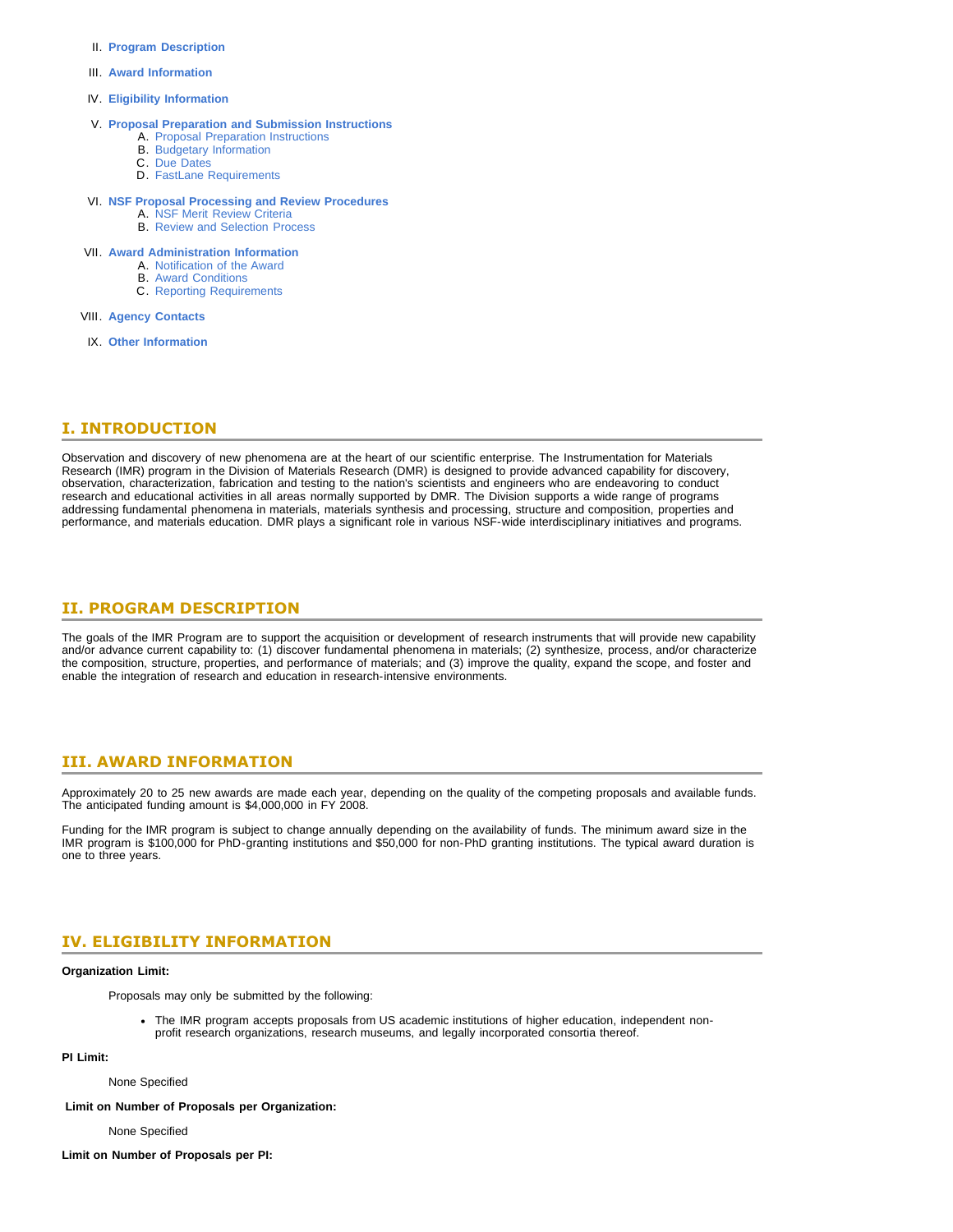Only one proposal may be submitted by a principal investigator, and he/she may collaborate in only one other proposal as a co-investigator.

#### **Additional Eligibility Info:**

The IMR program accepts proposals from US academic institutions of higher education, independent nonprofit research organizations, research museums, and legally incorporated consortia thereof. Proposals may be submitted in support of individual investigators or small groups who are endeavoring to conduct research and educational activities in all areas within the purview of DMR. Synergistic collaboration among researchers and collaboration or partnerships with industry or government laboratories is encouraged when appropriate.

Only one proposal can be submitted by a Principal Investigator. In addition, he/she may collaborate in only one other proposal as a co-Investigator. Group and collaborative proposals involving more than one organization must be submitted as a single administrative package from one of the organizations involved. Due to the limited availability of funds, prospective proposers are strongly urged to contact the program officer listed at the end of this solicitation for guidance. The IMR program normally considers proposals for single instruments or a single system. If more than one instrument is requested, the proposal must indicate their relative priority, and give explanations and scientific justification for each item requested. A proposal listing assorted instruments without a focused research or research training program will not be accepted. Proposers requesting instruments for multidisciplinary use involving other Divisions within NSF are encouraged to discuss their plans with the appropriate Program Officers prior to submission. Multidisciplinary instrumentation proposals must be submitted to only one NSF Division. These should include a paragraph in the first page describing the multidisciplinary nature of the proposal. Proposals that are multidisciplinary in nature will be co-reviewed by the appropriate Division(s) within NSF.

Investigators interested in seeking NSF support for the acquisition or upgrade of research equipment might also wish to investigate the Major Research Instrumentation (MRI) Program. MRI maintains a January submission deadline each year and the goals and design of the MRI Program complement those of the IMR Program. Investigators are encouraged to examine the latest MRI solicitation availible at: [http://www.nsf.gov/od/oia/programs/mri/.](http://www.nsf.gov/od/oia/programs/mri/)

#### **Proposals submitted to IMR that are under active review elsewhere in the Foundation are considered inappropriate and will returned without review.**

The IMR program accepts proposals from PhD granting institutions to purchase and/or develop instruments that cost more than \$100,000. The program accepts proposals from non-PhD granting institutions to purchase and/or develop instruments that cost more than \$50,000. Because of the high cost and complexity of major instruments, proposals for multi-user instruments are strongly encouraged. Proposals requesting funds to purchase and/or develop instruments costing less than \$100,000 (less than \$50,000 for non-PhD granting institutions) will be returned without review. Such proposals should be submitted to the appropriate disciplinary program(s) for review.

#### **Eligible Project Costs:**

Eligible project costs are those total project costs that are properly and reasonably allocable to the research instrumentation based on the percentage of time that it is to be used for research and research training. For instrument acquisition proposals, eligible project costs include: costs of instrument purchase, installation, commissioning and calibration. The direct and indirect cost of operation, maintenance, and other appropriate technical support during the award period are also eligible. For instrument development proposals, eligible project costs include all of the items listed above, as well as the direct and indirect costs associated with support for personnel engaged in instrument development. Direct and indirect costs associated with research projects to be conducted using the requested instrumentation (including researchers' salary and students' stipends) are not eligible costs under the IMR program.

## <span id="page-3-0"></span>**V. PROPOSAL PREPARATION AND SUBMISSION INSTRUCTIONS**

### **A. Proposal Preparation Instructions**

**Full Proposal Instructions:** Proposals submitted in response to this program solicitation should be prepared and submitted in accordance with the guidelines specified in the NSF Grant Proposal Guide (GPG). The complete text of the GPG is available electronically on the NSF website at: [http://www.nsf.gov/publications/pub\\_summ.jsp?ods\\_key=gpg.](http://www.nsf.gov/publications/pub_summ.jsp?ods_key=gpg) Paper copies of the GPG may be obtained from the NSF Publications Clearinghouse, telephone (703) 292-PUBS (7827) or by e-mail from [mailto:pubs@nsf.gov.](mailto:pubs@nsf.gov)

The following instructions supplement the GPG guidelines. IMR proposals must follow the format of research proposals. An instrumentation proposal should include a brief description of the proposed instrument and the new scientific and educational capability it will provide, a statement of the potential impact it will have on the research and education/training of students, and the potential impact it is expected to have on one or more fields of scientific research, education, or infrastructure.

Each potential major user should describe the project(s) for which the equipment will be used. These descriptions should be succinct, not necessarily as detailed as in an individual research proposal, and should emphasize the intrinsic merit of the activity and the importance of the equipment to it. A brief summary will suffice for auxiliary users. For the review process, you may suggest the names, affiliations, and e-mail addresses of six to eight individuals outside the participating institutions, including women and members of underrepresented groups, who have expertise in the proposed activities and are not collaborators, and who could provide an unbiased evaluation, if requested, of your proposal. Names of individuals who should not be used as reviewers may also be included. Also provide, the names and affiliations of all collaborators over the past four years, and indicate the nature of the collaboration. This information must be sent via the FastLane System using the "List of Suggested Reviewers" module within the Proposal Preparation function. Special attention should be given to the following required information which is essential for the review and decision making process.

#### **Sections of the Proposal**

1. **Title.** The IMR proposal title should be brief and should not include abbreviations. It should begin with "Acquisition of ---."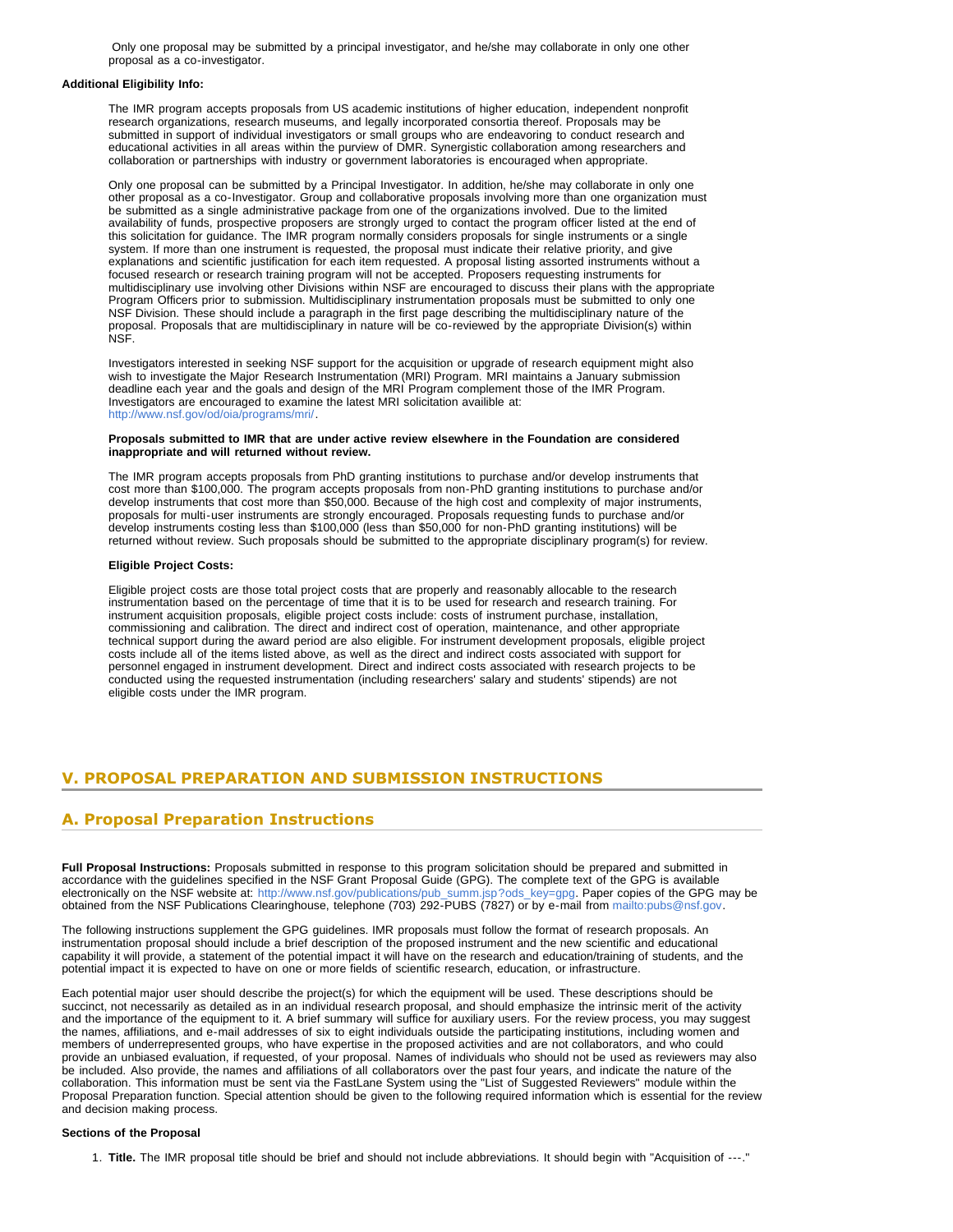or "Development of ---." and include Education and/or Student Training in the title. For example: "Acquisition of a Rheometer for Polymer Materials Research and Education." Another example: "Development of an Ultrahigh Resolution Photoemission System for Studies of Quantum Structures and Student Training." The title should not refer to any specific supplier or model numbers, and must not exceed 15 words.

- 2. **Project Summary.** The project summary should include a brief description of the proposed instrument and the new scientific and educational capabilities they will provide, a statement of the potential impact it will have on the research and education/training of students, and the potential impact it is expected to have on one or more fields of scientific research, [education, or infrastructure. Some examples of broader impact activities are given in the NSF web site at](athttp://www.nsf.gov/pubs/gpg/broaderimpacts.pdf) [http://w](http://www.nsf.gov/pubs/gpg/broaderimpacts.pdf)[ww.nsf.gov/pubs/gpg/broaderimpacts.pdf.](athttp://www.nsf.gov/pubs/gpg/broaderimpacts.pdf) **Proposals that do not separately address both merit criteria within the one page Project Summary will be returned without review.**
- 3. **Table of Contents.** This section is automatically prepared by the system.
- 4. **Project Description (including Results from Prior NSF Support)**. The Project Description must clearly justify the instrument requested in terms of the scientific research and educational activities that are being proposed. The new measurement capability that the new instrument will provide should be clearly described. The following items are required as part of the Project Description (limited to 15 pages):
	- a. *Instrument Development/Construction Projects*: If development/construction of a new instrument is proposed, the design must provide sufficient detail for reviewers to assess its feasibility. Reviewers will be asked to comment on the potential impact that the proposed instrument will have on research and the education/training of students. A brief statement of the anticipated impact of the proposed project is required. The following must be provided:
		- An analysis of the need and broad applicability of the proposed instrument, including potential uses and users in the field of materials research and education;
		- A description of specific initial research plans for the instrument, and plans for long-range future usage;
		- Plans for the construction of the instrument;
		- A description of preliminary work completed;
		- An analysis of potential problems/issues, and proposed solutions;
		- An estimated timeline for completion within the requested duration of support;
		- A plan to evaluate the performance of the instrument; and
		- A description of industrial or national laboratory collaborations or links during the development stages and subsequent to development/construction completion, if appropriate;
	- b. *Instrument Acquisition Projects:* If purchase of a new instrument is proposed, the following information must be provided:
		- A technical description of the proposed instrument, including the specific model(s) chosen, in sufficient detail for reviewers to evaluate the essential need and appropriateness of the instrument for the research and educational activities proposed; and a paragraph indicating whether the instrument will be used for new research project(s) or existing research project(s);
		- A discussion of the research project(s) and educational activities for which the instrument will be used in sufficient detail for reviewers to evaluate its scientific merit. For multi-user instruments, no more than four or five major research projects (projects utilizing 20% or more of the instrument time) may be described in succinct form, emphasizing the intrinsic scientific and educational merit of the activities and the importance of the equipment to them;
		- A brief summary of all additional projects, i.e., those involving less than 20% of the instrument time, is sufficient;
		- In the event the instrumentation proposal is linked to a research proposal under review in any of the disciplinary NSF programs, a clear statement of this link must be made. A summary of the research and educational goals contained in the proposal must be given, as well as the complementarity of the proposals. However, it is not necessary to duplicate the scientific sections of the research proposal in the instrumentation proposal;
		- If the instrument is to be used for existing research projects, a discussion of the new capability the proposed instrument will provide, and how the new instrument will significantly impact the project(s) must be given. If comparable equipment to that requested is already at the proposing institutions, or if replacement of existing equipment is requested, rationale must be provided. This includes comparable government-owned equipment that is on-site; and
		- Plans for implementing the proposed research and educational activities.

Instrumentation proposals must discuss arrangements for *Acquisition, Maintenance, Operation, Use Plans, and Shared Use* of the instrument including:

- Overall acquisition plan;
- Biographical sketch of the person(s) who will have overall responsibility for maintenance and operation and a brief statement of qualifications;
- Description of the physical facility, including floor plans or other appropriate information, where the equipment will be located;
- Statement of why the equipment is severable or non-severable from the physical facility;
- Plans for the allocation of time on the instrument and the criteria used for allocation;
- An estimate of the fraction of time the instrument will be used by the various local and other potential users;
- A detailed plan of how use charges will be assessed (if applicable);
- Annual budget for operation and maintenance of the proposed equipment, indicating source of funds; and
- Brief description of other support services available for this instrument, and the annual budget for their operation, maintenance and administration.

In addition to the above requirements, the Project Description within its 15-page limitation should also provide, if applicable, results from Prior NSF Support in the past five years.

- 5. **References Cited**. References are required with the names of all authors, the article title, journal title, book title, volume number, page number(s) and the year of publication.
- 6. **Biographical Sketch(es).** A biographical sketch (limited to two pages) is required for each individual identified as senior project personnel. The biographical sketch should provide professional preparation, appointments, publications, synergistic activities, collaborators and other affiliations including names of PhD and postdoctoral advisors.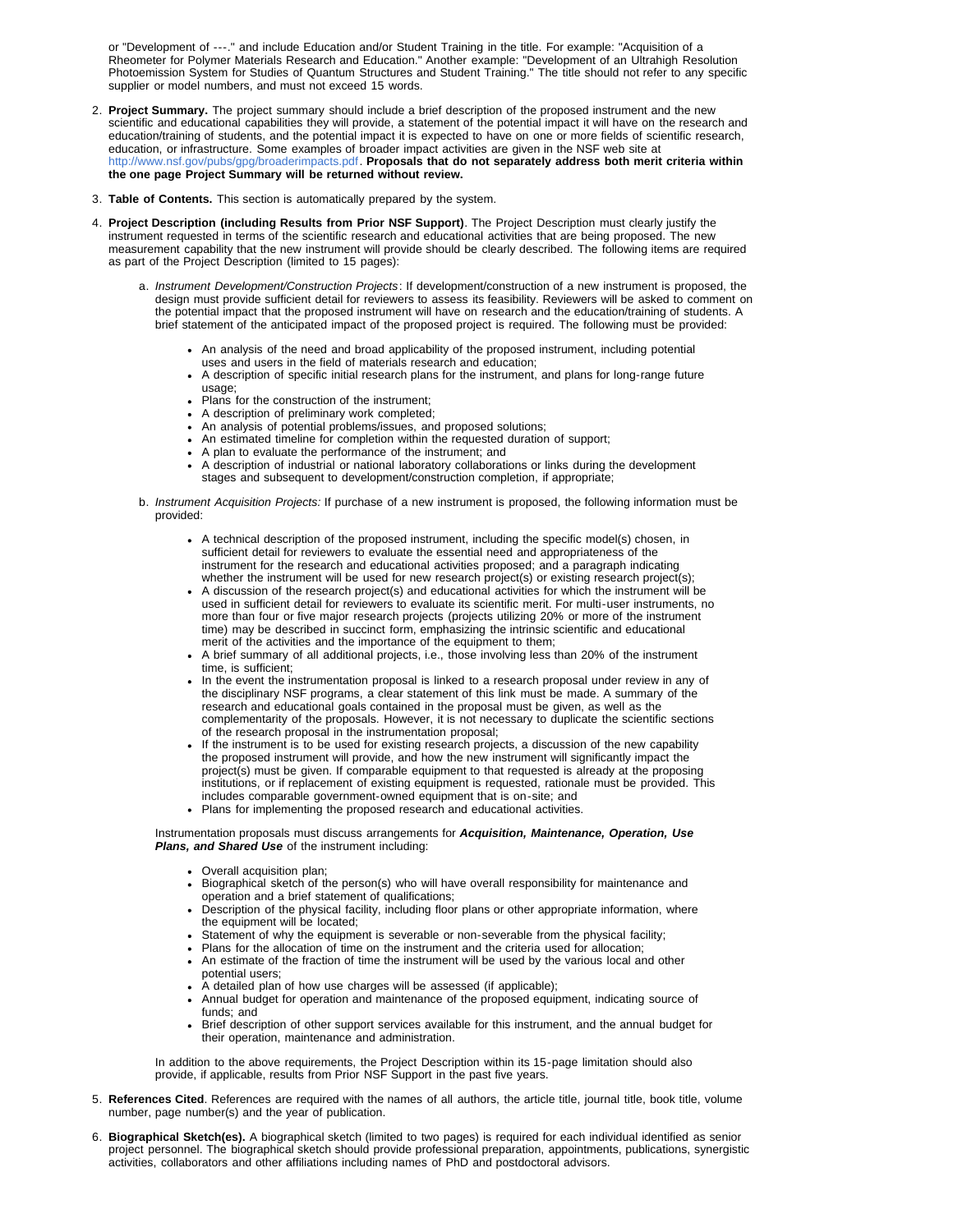7. **Budget.** Each proposal must contain a budget for each year of support requested. A budget justification of up to three pages is authorized to provide necessary justification and documentation for the total cost of the proposed project or instrumentation, including the itemized cost of each instrument/component. Only equipment funds requested from NSF should be given in the line D of the proposal budget.

Proposers are reminded to identify the program solicitation number (NSF 07-600) in the program solicitation block on the NSF Cover Sheet For Proposal to the National Science Foundation. Compliance with this requirement is critical to determining the relevant proposal processing guidelines. Failure to submit this information may delay processing.

## <span id="page-5-0"></span>**B. Budgetary Information**

**Cost Sharing:** Cost sharing is not required under this solicitation.

#### **Other Budgetary Limitations:**

Minimum equipment cost of \$50,000 for proposals from non-PhD granting institutions; minimum equipment cost of \$100,000 for proposals from PhD granting institutions.

Eligible project costs are those total project costs that are properly and reasonably allocable to the research instrumentation based on the percentage of time that it is to be used for research and research training. For instrument acquisition proposals, eligible project costs include: costs of instrument purchase, installation, commissioning and calibration. The direct and indirect cost of operation, maintenance, and other appropriate technical support during the award period are also eligible. For instrument development proposals, eligible project costs include all of the items listed above, as well as the direct and indirect costs associated with support for personnel engaged in instrument development. Direct and indirect costs associated with research projects to be conducted using the requested instrumentation (including researchers' salary and students' stipends) are not eligible costs under the IMR program.

### <span id="page-5-1"></span>**C. Due Dates**

**Full Proposal Deadline(s)** (due by 5 p.m. proposer's local time):

January 10, 2008

Second Thursday in January, Annually Thereafter

## <span id="page-5-2"></span>**D. FastLane Requirements**

Proposers are required to prepare and submit all proposals for this program solicitation through use of the NSF FastLane system. Detailed instructions regarding the technical aspects of proposal preparation and submission via FastLane are available at: [http://www.fastlane.nsf.gov/a1/newstan.htm. For FastLane user support, call the FastLane Help Desk at 1-800-673-6188 or e-mail](mailto:e-mailfastlane@nsf.gov) [fastlane@n](mailto:fastlane@nsf.gov)[sf.gov.](mailto:e-mailfastlane@nsf.gov) The FastLane Help Desk answers general technical questions related to the use of the FastLane system. Specific questions related to this program solicitation should be referred to the NSF program staff contact(s) listed in Section VIII of this funding opportunity.

*Submission of Electronically Signed Cover Sheets*. The Authorized Organizational Representative (AOR) must electronically sign the proposal Cover Sheet to submit the required proposal certifications (see Chapter II, Section C of the [Grant Proposal Guide](http://www.nsf.gov/publications/pub_summ.jsp?ods_key=gpg) for a listing of the certifications). The AOR must provide the required electronic certifications within five working days following the electronic submission of the proposal. Further instructions regarding this process are available on the FastLane Website at: [https://www.fastlane.nsf.gov/fastlane.jsp.](https://www.fastlane.nsf.gov/fastlane.jsp)

### <span id="page-5-3"></span>**VI. NSF PROPOSAL PROCESSING AND REVIEW PROCEDURES**

<span id="page-5-4"></span>Proposals received by NSF are assigned to the appropriate NSF program where they will be reviewed if they meet NSF proposal preparation requirements. All proposals are carefully reviewed by a scientist, engineer, or educator serving as an NSF Program Officer, and usually by three to ten other persons outside NSF who are experts in the particular fields represented by the proposal. These reviewers are selected by Program Officers charged with the oversight of the review process. Proposers are invited to suggest names of persons they believe are especially well qualified to review the proposal and/or persons they would prefer not review the proposal. These suggestions may serve as one source in the reviewer selection process at the Program Officer's discretion. Submission of such names, however, is optional. Care is taken to ensure that reviewers have no conflicts of interest with the proposal.

## **A. NSF Merit Review Criteria**

All NSF proposals are evaluated through use of the two National Science Board (NSB)-approved merit review criteria: intellectual merit and the broader impacts of the proposed effort. In some instances, however, NSF will employ additional criteria as required to highlight the specific objectives of certain programs and activities.

The two NSB-approved merit review criteria are listed below. The criteria include considerations that help define them. These considerations are suggestions and not all will apply to any given proposal. While proposers must address both merit review criteria, reviewers will be asked to address only those considerations that are relevant to the proposal being considered and for which the reviewer is qualified to make judgements.

#### **What is the intellectual merit of the proposed activity?**

How important is the proposed activity to advancing knowledge and understanding within its own field or across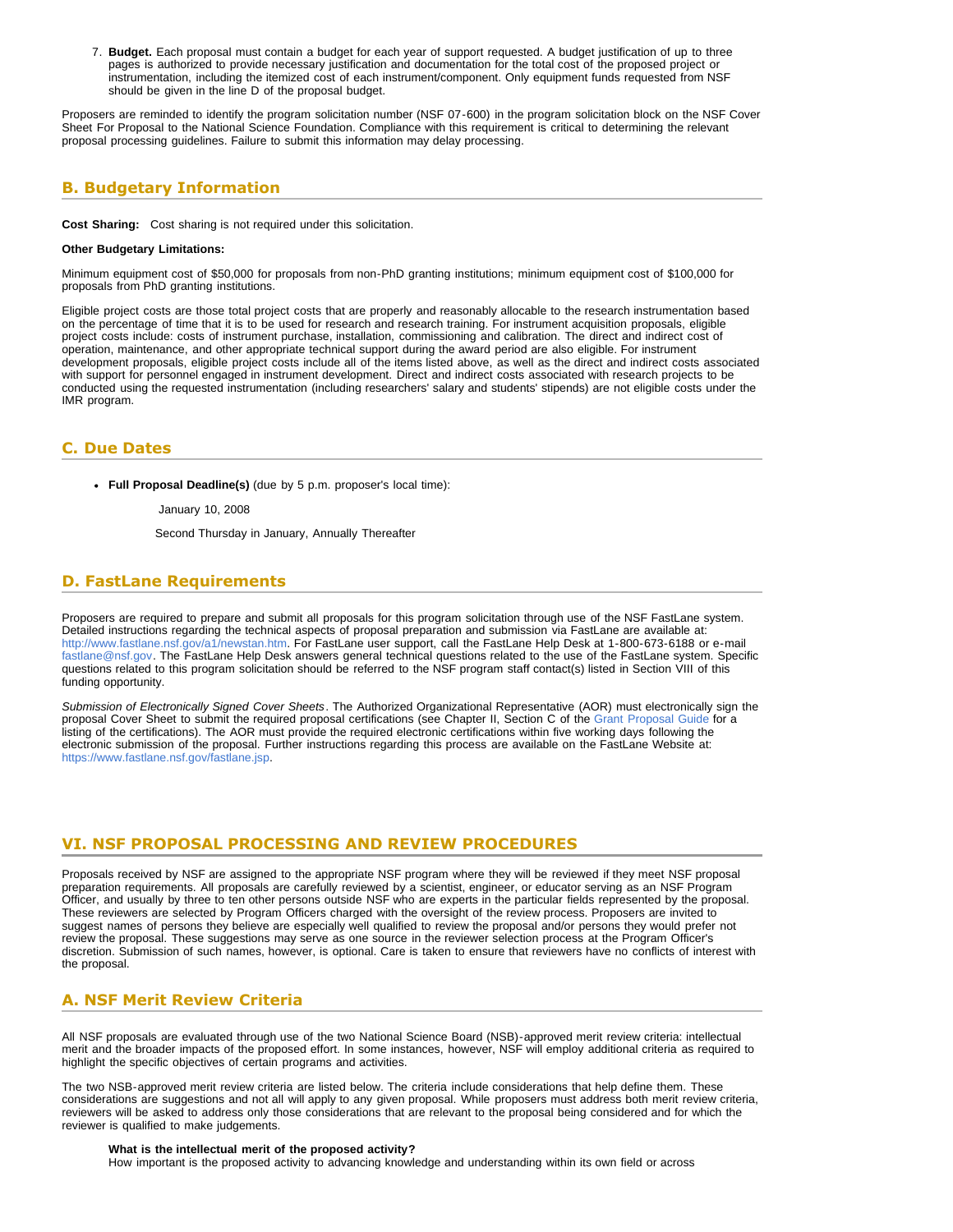different fields? How well qualified is the proposer (individual or team) to conduct the project? (If appropriate, the reviewer will comment on the quality of the prior work.) To what extent does the proposed activity suggest and explore creative, original, or potentially transformative concepts? How well conceived and organized is the proposed activity? Is there sufficient access to resources?

#### **What are the broader impacts of the proposed activity?**

How well does the activity advance discovery and understanding while promoting teaching, training, and learning? How well does the proposed activity broaden the participation of underrepresented groups (e.g., gender, ethnicity, disability, geographic, etc.)? To what extent will it enhance the infrastructure for research and education, such as facilities, instrumentation, networks, and partnerships? Will the results be disseminated broadly to enhance scientific and technological understanding? What may be the benefits of the proposed activity to society?

Examples illustrating activities likely to demonstrate broader impacts are available electronically on the NSF website at: <http://www.nsf.gov/pubs/gpg/broaderimpacts.pdf>.

Mentoring activities provided to postdoctoral researchers supported on the project, as described in a one-page supplementary document, will be evaluated under the Broader Impacts criterion.

NSF staff also will give careful consideration to the following in making funding decisions:

#### *Integration of Research and Education*

One of the principal strategies in support of NSF's goals is to foster integration of research and education through the programs, projects, and activities it supports at academic and research institutions. These institutions provide abundant opportunities where individuals may concurrently assume responsibilities as researchers, educators, and students and where all can engage in joint efforts that infuse education with the excitement of discovery and enrich research through the diversity of learning perspectives.

#### *Integrating Diversity into NSF Programs, Projects, and Activities*

Broadening opportunities and enabling the participation of all citizens -- women and men, underrepresented minorities, and persons with disabilities -- is essential to the health and vitality of science and engineering. NSF is committed to this principle of diversity and deems it central to the programs, projects, and activities it considers and supports.

#### **Additional Review Criteria:**

- 1. *Essential need for the instrument*. The utility, impact or potential impact that the instrument will have on the proposed research and/or training/educational activities, or on a field of research.
- 2. *Impact on Infrastructure.* How the instrument will contribute to broader long-range goals of the institution, fields of science, and education.
- 3. *The ability of the applicants to operate and maintain the instrument.* Evaluation of the qualifications of the person(s) responsible for the instrument, allocation of time on the instrument, and provisions for operation and long-term maintenance of the instrument over its expected lifetime.
- 4. *Appropriateness of development plans.* For instrument development/construction, an assessment of feasibility, costs and schedule for completion, and plans for integration and use of the instrument in the research and educational activities described subsequent to the completion of the development/construction phase.
- 5. *Relevance to research and education.* The proposed instrumentation acquisition/development should be relevant to the research and educational activities. Potential toward achieving national goals of strategic importance and impact on all sectors of materials research community should be detailed in the proposal. The expected impact on all sectors of the materials research community and potential for enhancing linkages between sectors should be significant.

### <span id="page-6-0"></span>**B. Review and Selection Process**

Proposals submitted in response to this program solicitation will be reviewed by Ad hoc Review and/or Panel Review.

Reviewers will be asked to formulate a recommendation to either support or decline each proposal. The Program Officer assigned to manage the proposal's review will consider the advice of reviewers and will formulate a recommendation.

After scientific, technical and programmatic review and consideration of appropriate factors, the NSF Program Officer recommends to the cognizant Division Director whether the proposal should be declined or recommended for award. NSF is striving to be able to tell applicants whether their proposals have been declined or recommended for funding within six months. The time interval begins on the deadline or target date, or receipt date, whichever is later. The interval ends when the Division Director accepts the Program Officer's recommendation.

A summary rating and accompanying narrative will be completed and submitted by each reviewer. In all cases, reviews are treated as confidential documents. Verbatim copies of reviews, excluding the names of the reviewers, are sent to the Principal Investigator/Project Director by the Program Officer. In addition, the proposer will receive an explanation of the decision to award or decline funding.

<span id="page-6-1"></span>In all cases, after programmatic approval has been obtained, the proposals recommended for funding will be forwarded to the Division of Grants and Agreements for review of business, financial, and policy implications and the processing and issuance of a grant or other agreement. Proposers are cautioned that only a Grants and Agreements Officer may make commitments, obligations or awards on behalf of NSF or authorize the expenditure of funds. No commitment on the part of NSF should be inferred from technical or budgetary discussions with a NSF Program Officer. A Principal Investigator or organization that makes financial or personnel commitments in the absence of a grant or cooperative agreement signed by the NSF Grants and Agreements Officer does so at their own risk.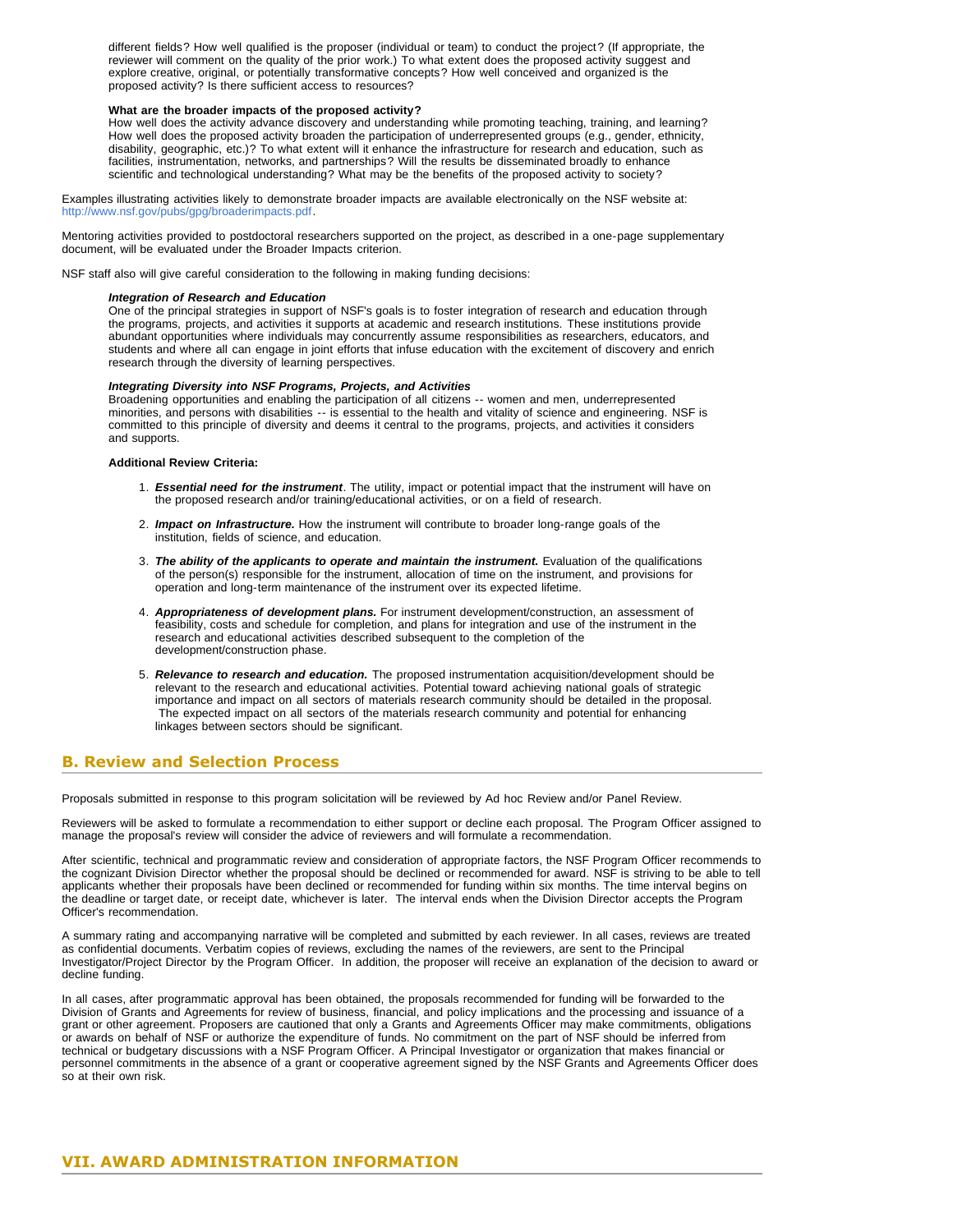## **A. Notification of the Award**

Notification of the award is made to *the submitting organization* by a Grants Officer in the Division of Grants and Agreements. Organizations whose proposals are declined will be advised as promptly as possible by the cognizant NSF Program administering the program. Verbatim copies of reviews, not including the identity of the reviewer, will be provided automatically to the Principal Investigator. (See Section VI.B. for additional information on the review process.)

## <span id="page-7-0"></span>**B. Award Conditions**

An NSF award consists of: (1) the award letter, which includes any special provisions applicable to the award and any numbered amendments thereto; (2) the budget, which indicates the amounts, by categories of expense, on which NSF has based its support (or otherwise communicates any specific approvals or disapprovals of proposed expenditures); (3) the proposal referenced in the award letter; (4) the applicable award conditions, such as Grant General Conditions (GC-1); \* or Research Terms and Conditions \* and (5) any announcement or other NSF issuance that may be incorporated by reference in the award letter. Cooperative agreements also are administered in accordance with NSF Cooperative Agreement Financial and Administrative Terms and Conditions (CA-FATC) and the applicable Programmatic Terms and Conditions. NSF awards are electronically signed by an NSF Grants and Agreements Officer and transmitted electronically to the organization via e-mail.

#### \*These documents may be accessed electronically on NSF's Website at

[http://www.nsf.gov/awards/managing/award\\_conditions.jsp?org=NSF](http://www.nsf.gov/awards/managing/award_conditions.jsp?org=NSF). Paper copies may be obtained from the NSF Publications Clearinghouse, telephone (703) 292-7827 or by e-mail from [nsfpubs@nsf.gov.](mailto:pubs@nsf.gov)

More comprehensive information on NSF Award Conditions and other important information on the administration of NSF awards is contained in the NSF *Award & Administration Guide* (AAG) Chapter II, available electronically on the NSF Website at [http://www.nsf.gov/publications/pub\\_summ.jsp?ods\\_key=aag.](http://www.nsf.gov/publications/pub_summ.jsp?ods_key=aag)

## <span id="page-7-1"></span>**C. Reporting Requirements**

For all multi-year grants (including both standard and continuing grants), the Principal Investigator must submit an annual project report to the cognizant Program Officer at least 90 days before the end of the current budget period. (Some programs or awards require more frequent project reports). Within 90 days after expiration of a grant, the PI also is required to submit a final project report.

Failure to provide the required annual or final project reports will delay NSF review and processing of any future funding increments as well as any pending proposals for that PI. PIs should examine the formats of the required reports in advance to assure availability of required data.

PIs are required to use NSF's electronic project-reporting system, available through FastLane, for preparation and submission of annual and final project reports. Such reports provide information on activities and findings, project participants (individual and organizational) publications; and, other specific products and contributions. PIs will not be required to re-enter information previously provided, either with a proposal or in earlier updates using the electronic system. Submission of the report via FastLane constitutes certification by the PI that the contents of the report are accurate and complete.

## <span id="page-7-2"></span>**VIII. AGENCY CONTACTS**

General inquiries regarding this program should be made to:

- Charles Bouldin, Program Director (IMR), 1080 N, telephone: (703) 292-4920, email: [cbouldin@nsf.gov](mailto:cbouldin@nsf.gov)
- Sean L. Jones, 1065 N, telephone: (703) 292-2986, email: [sljones@nsf.gov](mailto:sljones@nsf.gov)

For questions related to the use of FastLane, contact:

- FastLane Help Desk, telephone: 1-800-673-6188; e-mail: [fastlane@nsf.gov.](mailto:fastlane@nsf.gov)
- William P. Daniels, telephone: (703) 292-4755, email: [wdaniels@nsf.gov](mailto:wdaniels@nsf.gov)

## <span id="page-7-3"></span>**IX. OTHER INFORMATION**

The NSF Website provides the most comprehensive source of information on NSF Directorates (including contact information), programs and funding opportunities. Use of this Website by potential proposers is strongly encouraged. In addition, National Science Foundation Update is a free e-mail subscription service designed to keep potential proposers and other interested parties apprised of new NSF funding opportunities and publications, important changes in proposal and award policies and procedures, and upcoming NSF Regional Grants Conferences. Subscribers are informed through e-mail when new publications are issued that match their identified interests. Users can subscribe to this service by clicking the "Get NSF Updates by Email" link on the [NSF web site.](http://www.nsf.gov/)

Grants.gov provides an additional electronic capability to search for Federal government-wide grant opportunities. NSF funding opportunities may be accessed via this new mechanism. Further information on Grants.gov may be obtained at [http://www.grants.gov.](http://www.grants.gov/)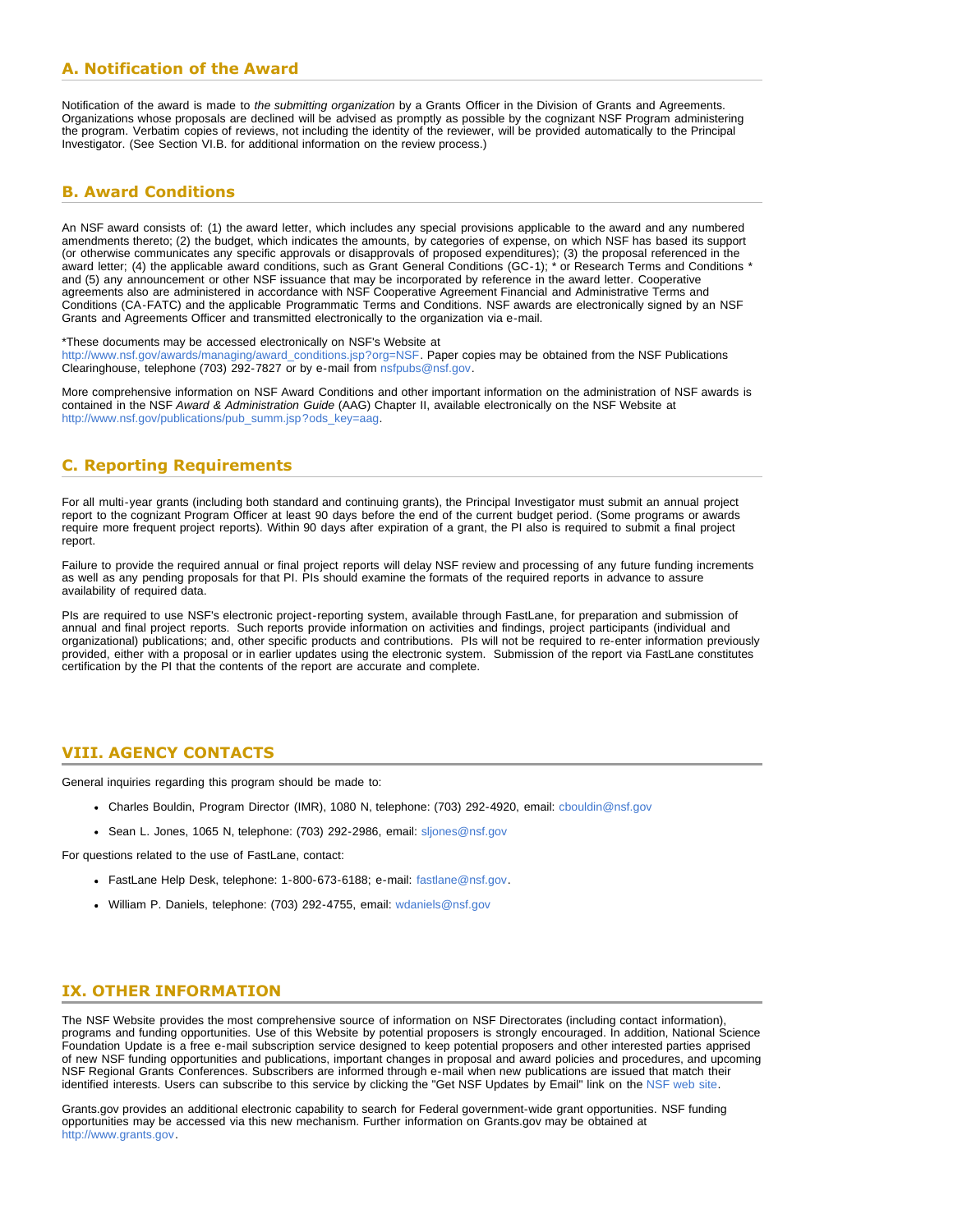## **ABOUT THE NATIONAL SCIENCE FOUNDATION**

The National Science Foundation (NSF) is an independent Federal agency created by the National Science Foundation Act of 1950, as amended (42 USC 1861-75). The Act states the purpose of the NSF is "to promote the progress of science; [and] to advance the national health, prosperity, and welfare by supporting research and education in all fields of science and engineering."

NSF funds research and education in most fields of science and engineering. It does this through grants and cooperative agreements to more than 2,000 colleges, universities, K-12 school systems, businesses, informal science organizations and other research organizations throughout the US. The Foundation accounts for about one-fourth of Federal support to academic institutions for basic research.

NSF receives approximately 40,000 proposals each year for research, education and training projects, of which approximately 11,000 are funded. In addition, the Foundation receives several thousand applications for graduate and postdoctoral fellowships. The agency operates no laboratories itself but does support National Research Centers, user facilities, certain oceanographic vessels and Antarctic research stations. The Foundation also supports cooperative research between universities and industry, US participation in international scientific and engineering efforts, and educational activities at every academic level.

*Facilitation Awards for Scientists and Engineers with Disabilities* provide funding for special assistance or equipment to enable persons with disabilities to work on NSF-supported projects. See Grant Proposal Guide Chapter II, Section D.2 for instructions regarding preparation of these types of proposals.

The National Science Foundation has Telephonic Device for the Deaf (TDD) and Federal Information Relay Service (FIRS) capabilities that enable individuals with hearing impairments to communicate with the Foundation about NSF programs, employment or general information. TDD may be accessed at (703) 292-5090 and (800) 281-8749, FIRS at (800) 877-8339.

The National Science Foundation Information Center may be reached at (703) 292-5111.

The National Science Foundation promotes and advances scientific progress in the United States by competitively awarding grants and cooperative agreements for research and education in the sciences, mathematics, and engineering.

To get the latest information about program deadlines, to download copies of NSF publications, and to access abstracts of awards, visit the NSF Website at [http://www.nsf.gov](http://www.nsf.gov/)

| 4201 Wilson Blvd. Arlington, VA 22230 |  |  |  |  |  |  |
|---------------------------------------|--|--|--|--|--|--|
| (703) 292-5111                        |  |  |  |  |  |  |
| (703) 292-5090                        |  |  |  |  |  |  |
|                                       |  |  |  |  |  |  |
| nsfpubs@nsf.gov                       |  |  |  |  |  |  |
| (703) 292-7827                        |  |  |  |  |  |  |
| (703) 292-5111                        |  |  |  |  |  |  |
|                                       |  |  |  |  |  |  |

## **PRIVACY ACT AND PUBLIC BURDEN STATEMENTS**

The information requested on proposal forms and project reports is solicited under the authority of the National Science Foundation Act of 1950, as amended. The information on proposal forms will be used in connection with the selection of qualified proposals; and project reports submitted by awardees will be used for program evaluation and reporting within the Executive Branch and to Congress. The information requested may be disclosed to qualified reviewers and staff assistants as part of the proposal review process; to proposer institutions/grantees to provide or obtain data regarding the proposal review process, award decisions, or the administration of awards; to government contractors, experts, volunteers and researchers and educators as necessary to complete assigned work; to other government agencies or other entities needing information regarding applicants or nominees as part of a joint application review process, or in order to coordinate programs or policy; and to another Federal agency, court, or party in a court or Federal administrative proceeding if the government is a party. Information about Principal Investigators may be added to the Reviewer file and used to select potential candidates to serve as peer reviewers or advisory committee members. See Systems of Records, NSF-50, "Principal Investigator/Proposal File and Associated Records," 69 Federal Register 26410 (May 12, 2004), and NSF-51, "Reviewer/Proposal File and Associated Records, " 69 Federal Register 26410 (May 12, 2004). Submission of the information is voluntary. Failure to provide full and complete information, however, may reduce the possibility of receiving an award.

An agency may not conduct or sponsor, and a person is not required to respond to, an information collection unless it displays a valid Office of Management and Budget (OMB) control number. The OMB control number for this collection is 3145-0058. Public reporting burden for this collection of information is estimated to average 120 hours per response, including the time for reviewing instructions. Send comments regarding the burden estimate and any other aspect of this collection of information, including suggestions for reducing this burden, to:

Suzanne H. Plimpton Reports Clearance Officer Division of Administrative Services National Science Foundation Arlington, VA 22230